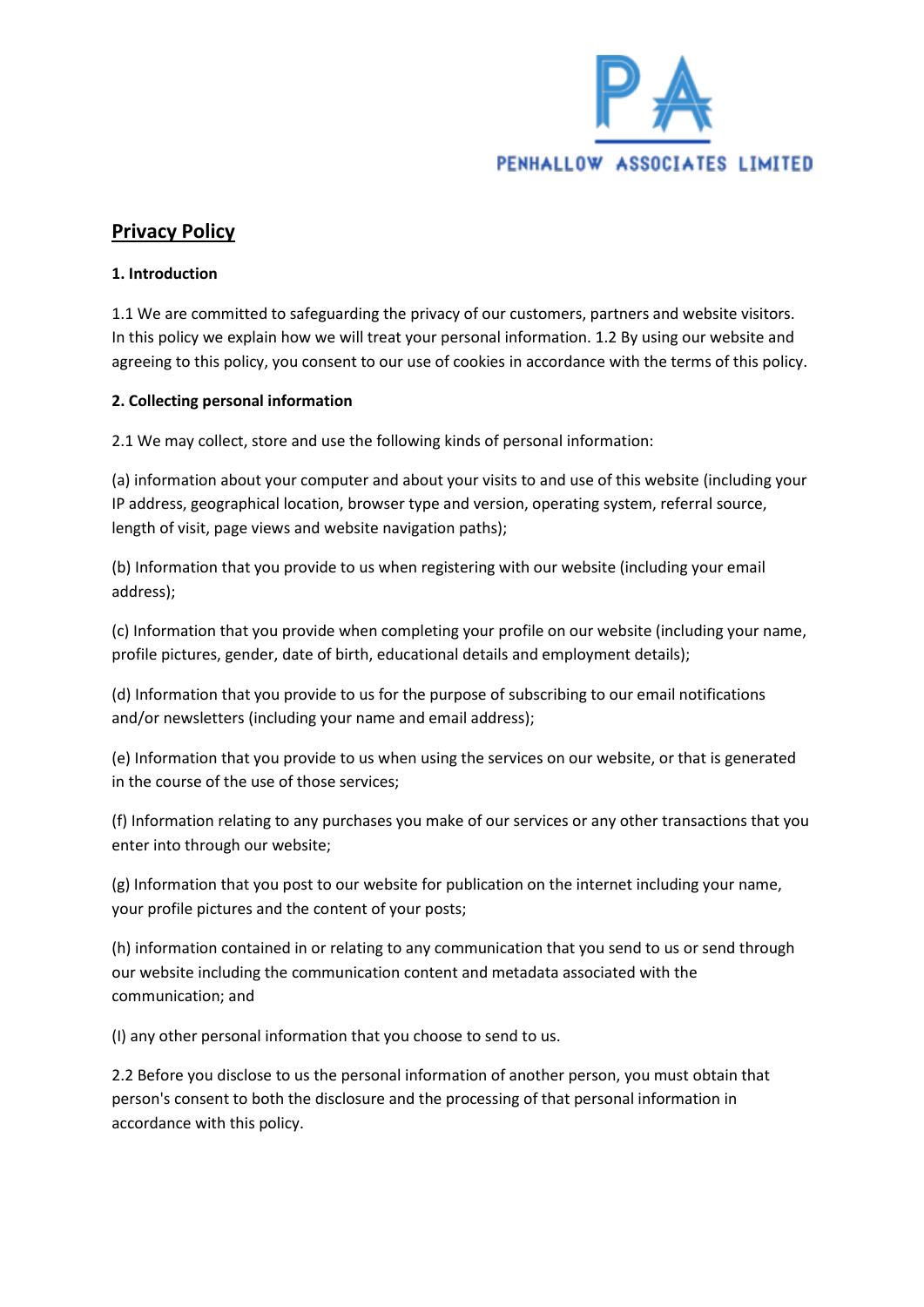

#### **3. Using personal information**

3.1 Personal information submitted to us through our website will be used for the purposes specified in this policy or on the relevant pages of the website.

3.2 We may use your personal information to:

(a) administer our website and business;

(b) personalise our website for you;

(c) enable your use of the services available on our website;

(d) supply to you services purchased through our website;

(e) send statements, invoices and payment reminders to you, and collect payments from you;

(f) send you non-marketing commercial communications;

(g) send you email notifications that you have specifically requested;

(h) send you our email newsletter, if you have requested it. You can inform us at any time if you no longer require the newsletter;

(i) send you marketing communications relating to our business or the businesses of carefullyselected third parties which we think may be of interest to you, by post or, where you have specifically agreed to this, by email or similar technology. You can inform us at any time if you no longer require marketing communications;

(j) provide third parties with statistical information about our users but those third parties will not be able to identify any individual user from that information;

(k) deal with enquiries and complaints made by or about you relating to our website;

(l) keep our website secure and prevent fraud;

(m) verify compliance with the terms and conditions governing the use of our website (including monitoring private messages sent through our website private messaging service); and

3.3 If you submit personal information for publication on our website, we will publish and otherwise use that information in accordance with the licence you grant to us.

3.4 We will not, without your express consent, supply your personal information to any third party for the purpose of their or any other third party's direct marketing.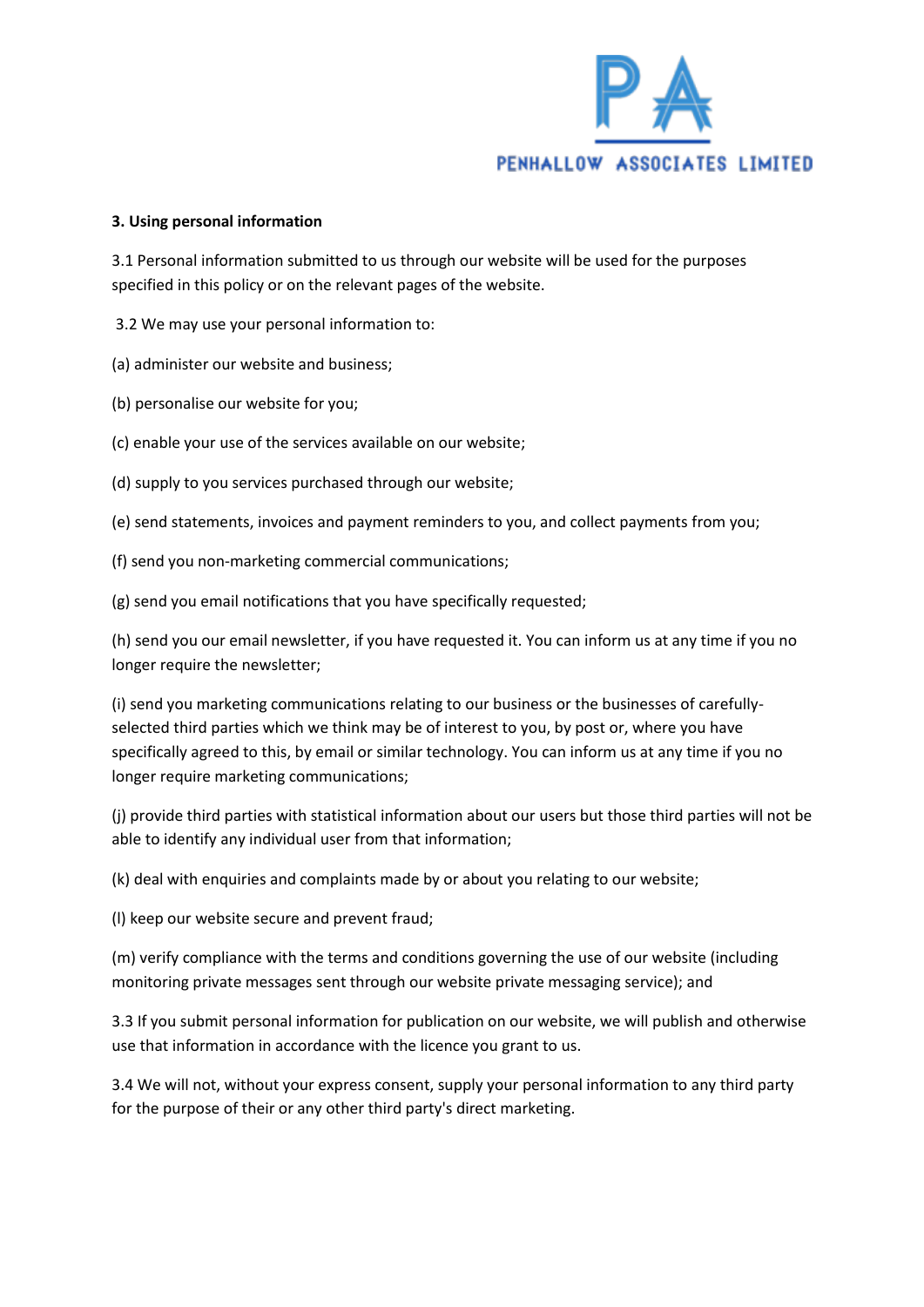

3.5 All our website financial transactions are handled through our payment services provider, WiX. You can review the provider's privacy policy at https://www.wix.com/about/privacy. We will share information with our payment services provider only to the extent necessary for the purposes of processing payments you make via our website, refunding such payments and dealing with complaints and queries relating to such payments and refunds.

### **4. Disclosing personal information**

4.1 We may disclose your personal information to any of our employees, officers, insurers, professional advisers, agents, suppliers or subcontractors insofar as reasonably necessary.

4.2 We may disclose your personal information to any member of our group of companies this means any subsidiary or associated company, insofar as necessary

4.3 We may disclose your personal information:

(a) to the extent that we are required to do so by law;

(b) in connection with any ongoing or prospective legal proceedings;

(c) in order to establish, exercise or defend our legal rights (including providing information to others for the purposes of fraud prevention and reducing credit risk);

(d) to the purchaser (or prospective purchaser) of any business or asset that we are, or are contemplating, selling; and

(e) to any person who we reasonably believe may apply to a court or other competent authority for disclosure of that personal information where, in our reasonable opinion, such court or authority would be reasonably likely to order disclosure of that personal information.

4.4 Except as provided in this policy, we will not provide your personal information to third parties.

#### **5. International data transfers**

5.1 Information that we collect may be stored and processed in and transferred between any of the countries in which we operate in order to enable us to use the information in accordance with this policy.

5.2 Information that we collect may be transferred to countries which do not have data protection laws equivalent to those in force in the European Economic Area such as USA, Russia, and China,

5.3 Personal information that you publish on our website or submit for publication on our website may be available, via the internet, around the world. We cannot prevent the use or misuse of such information by others.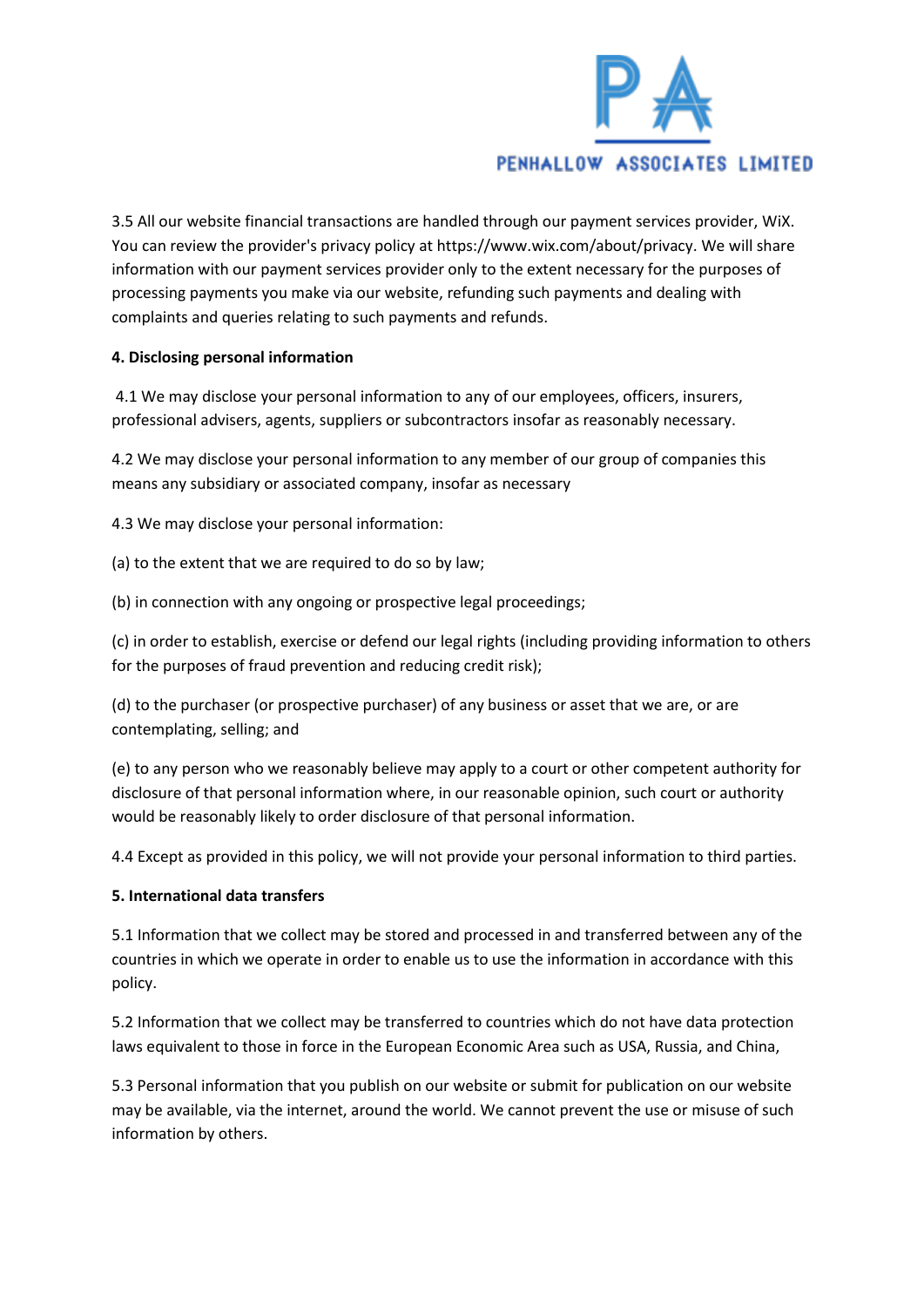

5.4 You expressly agree to the transfers of personal information described in this Section.

### **6. Retaining personal information**

6.1 This Section sets out our data retention policies and procedure, which are designed to help ensure that we comply with our legal obligations in relation to the retention and deletion of personal information.

6.2 Personal information that we process for any purpose or purposes shall not be kept for longer than is necessary for that purpose or those purposes.

6.3 Without prejudice to Section 6.2, we will usually delete personal data falling within the categories set out below at the date/time set out below:

(a) Customer personal data will be deleted after 12 months of inactivity

(b) Sales contacts personal data will be deleted after 36 months of inactivity

(c) Partner and trainee personal data will be deleted after 36 months of inactivity

(d) Employee personal data will be deleted 7 years from leaving the Company

6.4 Notwithstanding the other provisions of this Section 6, we will retain documents (including electronic documents) containing personal data:

(a) to the extent that we are required to do so by law;

(b) if we believe that the documents may be relevant to any ongoing or prospective legal proceedings; and

(c) in order to establish, exercise or defend our legal rights including providing information to others for the purposes of fraud prevention and reducing credit risk.

### **7. Security of personal information**

7.1 We will take reasonable technical and organisational precautions to prevent the loss, misuse or alteration of your personal information.

7.2 We will store all the personal information you provide on our secure (password- and firewallprotected) servers.

7.3 All electronic financial transactions entered into through our website will be protected by encryption technology.

7.4 You acknowledge that the transmission of information over the internet is inherently insecure, and we cannot guarantee the security of data sent over the internet.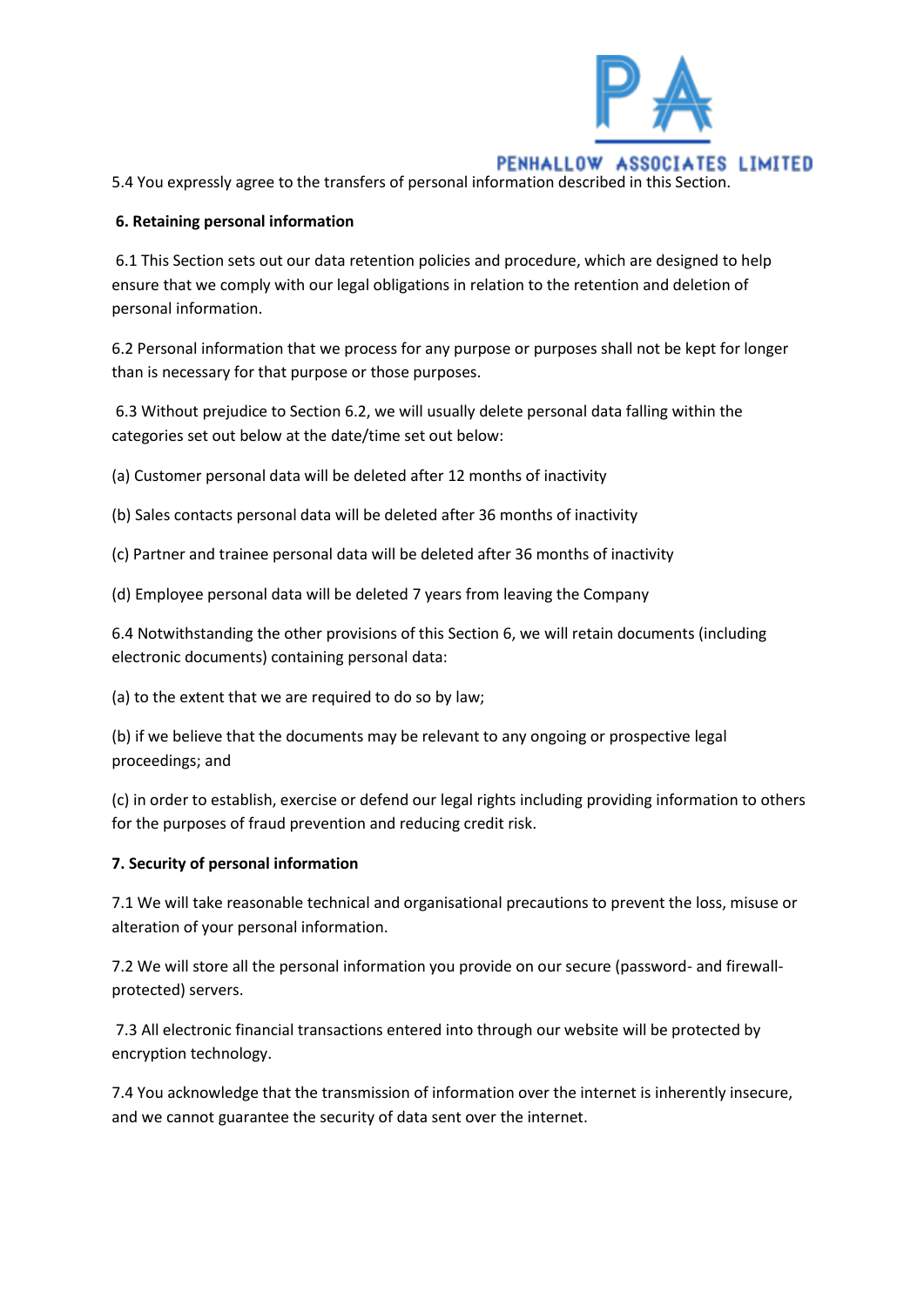

## PENHALLOW ASSOCIATES LIMITED 7.5 You are responsible for keeping the password you use for accessing our website confidential; we

will not ask you for your password except when you log in to our website.

## **8. Amendments**

8.1 We may update this policy from time to time by publishing a new version on our website.

8.2 You should check this page occasionally to ensure you are happy with any changes to this policy.

8.3 We may notify you of changes to this policy by email or through the private messaging system on our website.

### **9. Your rights**

9.1 You may instruct us at any time not to process your personal information for marketing purposes.

9.2 In practice, you will usually either expressly agree in advance to our use of your personal information for marketing purposes, or we will provide you with an opportunity to opt out of the use of your personal information for marketing purposes.

### **10. Third party websites**

10.1 Our website includes hyperlinks to, and details of, third party websites

10.2 We have no control over, and are not responsible for, the privacy policies and practices of third parties.

## **11. Updating information**

11.1 Please let us know if the personal information that we hold about you needs to be corrected or updated.

## **12. Cookies**

12.1 Our website uses cookies

12.2 We use both session and persistent cookies on our website

12.3 Cookies do not typically contain any information that personally identifies a user, but personal information that we store about you may be linked to the information stored in and obtained from cookies.

12.4 You may delete or block any of our cookies. Deleting or blocking cookies may have a negative impact on the usability of our website(s).